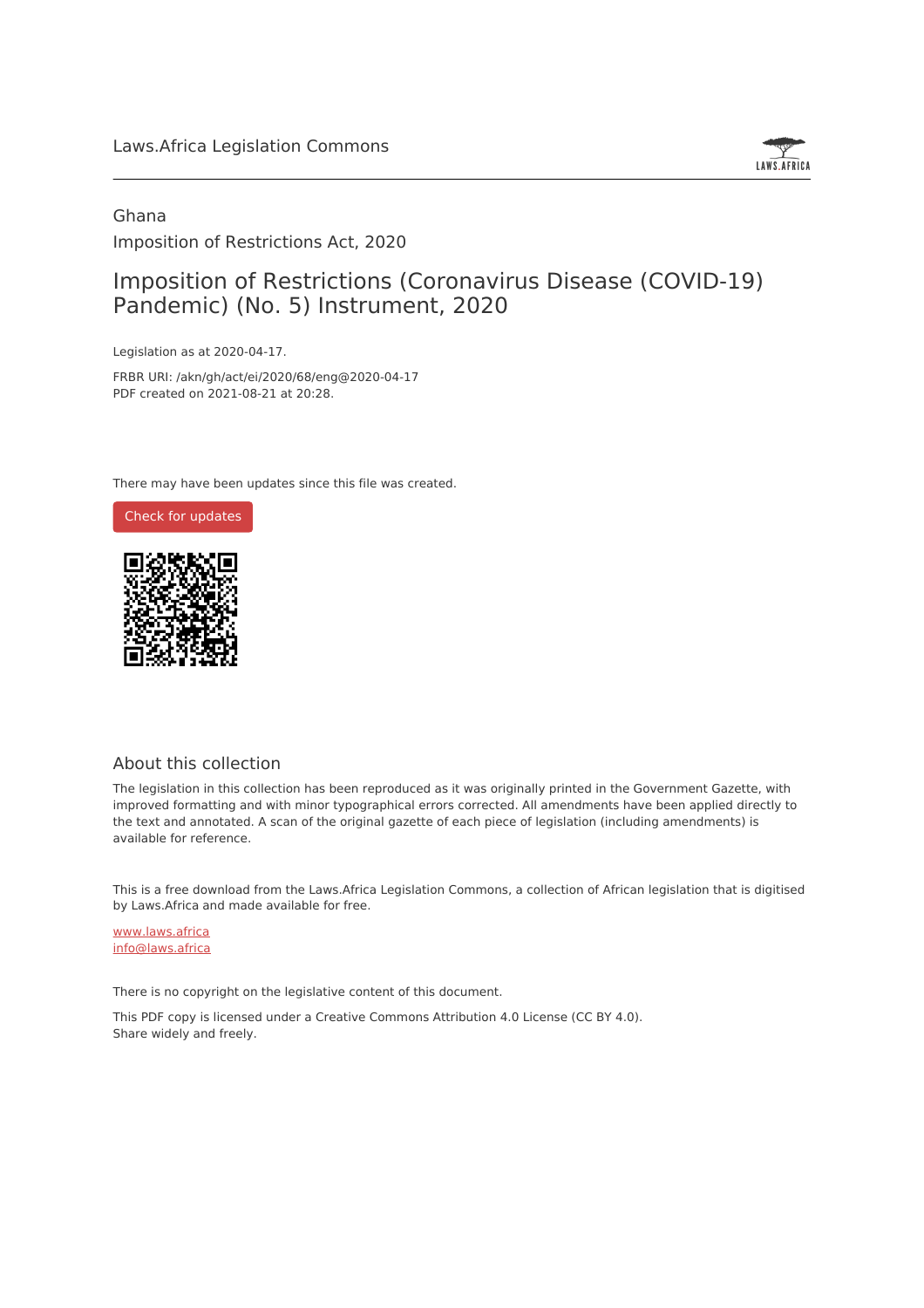## **Table of Contents**

| Imposition of Restrictions (Coronavirus Disease (COVID-19) Pandemic) (No. 5) Instrument, 2020 | -3            |
|-----------------------------------------------------------------------------------------------|---------------|
| Executive Instrument 68 of 2020                                                               | 3             |
| 1. Extension of restrictions on travel to Ghana                                               | $\mathcal{Z}$ |
| 2. Review of restrictions                                                                     | 3             |
| 3. Savings                                                                                    | 3             |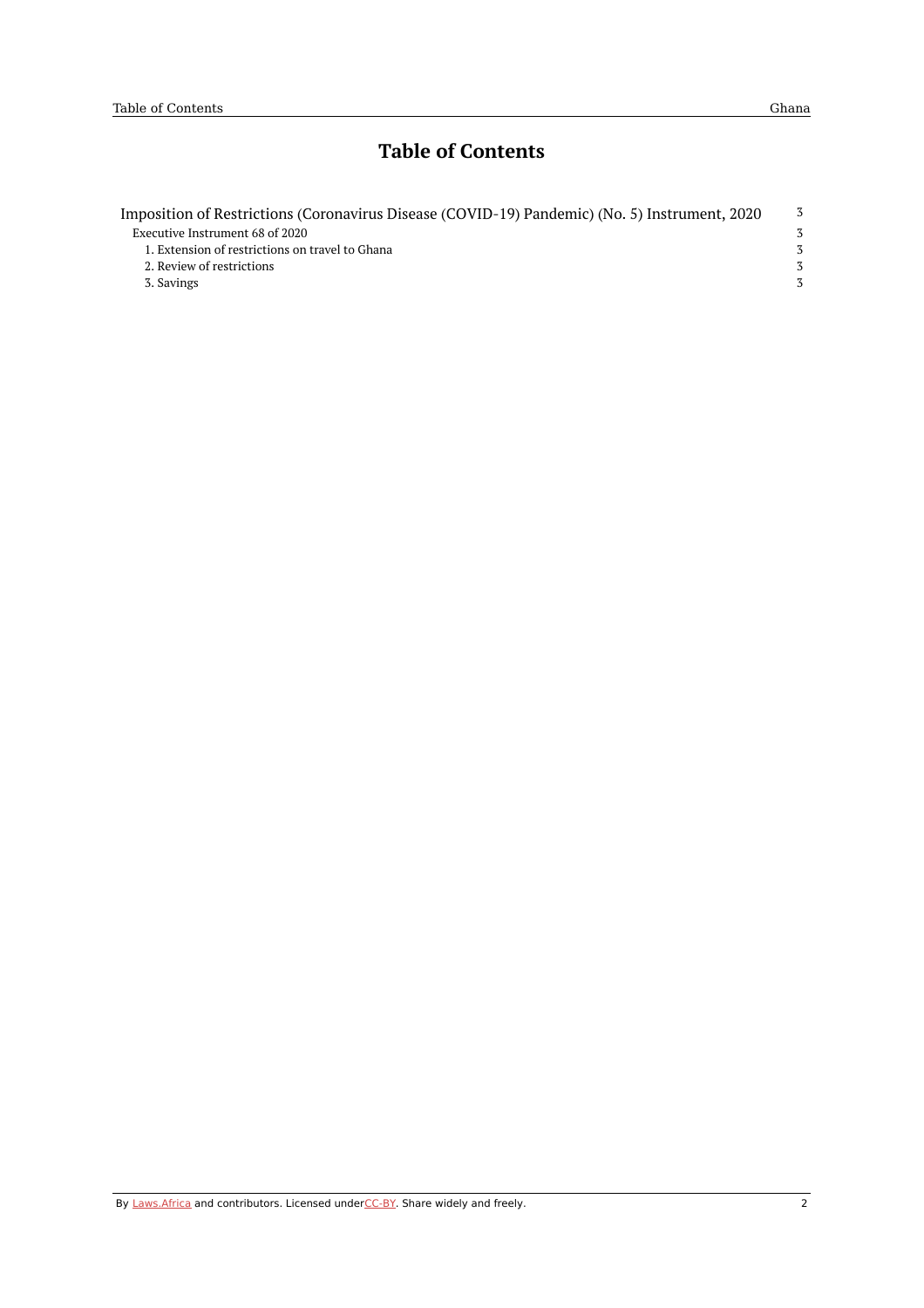**Ghana**

#### **Imposition of Restrictions Act, 2020**

# <span id="page-2-1"></span><span id="page-2-0"></span>**Imposition of Restrictions (Coronavirus Disease (COVID-19) Pandemic) (No. 5) Instrument, 2020**

#### **Executive Instrument 68 of 2020**

Published in [Government](https://commons.laws.africa/akn/gh/act/ei/2020/68/media/publication/gh-act-ei-2020-68-publication-document.pdf) Gazette no. 57 on 17 April 2020 **Assented to on 17 April 2020**

#### **Commenced on 17 April 2020**

#### *[Up to date as at 17 April 2020]*

WHEREAS, pursuant to subsection (1) of section 3 of the Imposition of Restrictions Act, 2020 (Act 1012), the President, being satisfied that there existed circumstances, which required the imposition of certain restrictions to combat the Coronavirus Disease (COVID- 19) pandemic, issued the Imposition of Restrictions (Coronavirus Disease (COVID-19) Pandemic) Instrument, 2020 (E.I. 64);

WHEREAS, pursuant to paragraph 5 (1) of the Imposition of Restrictions (Coronavirus Disease (COVID-19) Pandemic) Instrument, 2020 (E.I. 64), all borders of Ghana, by air, land and sea, were closed to human traffic for a period of two weeks, with effect from midnight on 22nd March, 2020;

WHEREAS, pursuant to paragraph 1 (1) of the Imposition of Restrictions (Coronavirus Disease (COVID-19) Pandemic) (No.3) Instrument, 2020 (E.I. 66), the closure of all borders of Ghana, by air, land and sea, to human traffic was extended for a further period of two weeks, with effect from midnight on 5th April, 2020;

WHEREAS, the two weeks period shall lapse on 19th April, 2020;

WHEREAS, pursuant to paragraph 6 of the Imposition of Restrictions (Coronavirus Disease (COVID-19) Pandemic) Instrument, 2020 (E.I. 64) and paragraph 2 of the Imposition of Restrictions (Coronavirus Disease (COVID-19) Pandemic) Instrument, 2020 (E.I. 66), the duration of restrictions on travel to Ghana may, where the exigencies of the situation require, be varied in accordance with subsection (2) of section 4 of the Imposition of Restrictions Act, 2020 (Act 1012); and

WHEREAS, the President is satisfied that there is the need to extend the duration of the closure of all borders of Ghana, by air, land and sea, to human traffic.

NOW, THEREFORE, in exercise of the power conferred on the President under subsection (2) of section 4 of the Imposition of Restrictions Act, 2020 (Act 1012), this Instrument is made this 17th day of April, 2020.

#### <span id="page-2-2"></span>**1. Extension of restrictions on travel to Ghana**

- (1) The borders of Ghana, by air, land and sea, are closed to human traffic for a further period of two weeks, with effect from 20th April, 2020.
- (2) Subparagraph (1) does not apply to the transportation of goods, supplies and cargo to Ghana.

#### <span id="page-2-3"></span>**2. Review of restrictions**

Where the exigencies of the situation require, the duration of the restriction specified under paragraph 1(1) may be varied in accordance with subsection (2) of section 4 of the Imposition of Restrictions Act, 2020 (Act 1012).

#### <span id="page-2-4"></span>**3. Savings**

This Instrument is without prejudice to the application of the Imposition of Restrictions (Coronavirus Disease

By [Laws.Africa](https://edit.laws.africa/widgets/pdf-attribution) and contributors. Licensed und[erCC-B](https://edit.laws.africa/widgets/pdf-cc-by)Y. Share widely and freely. 3